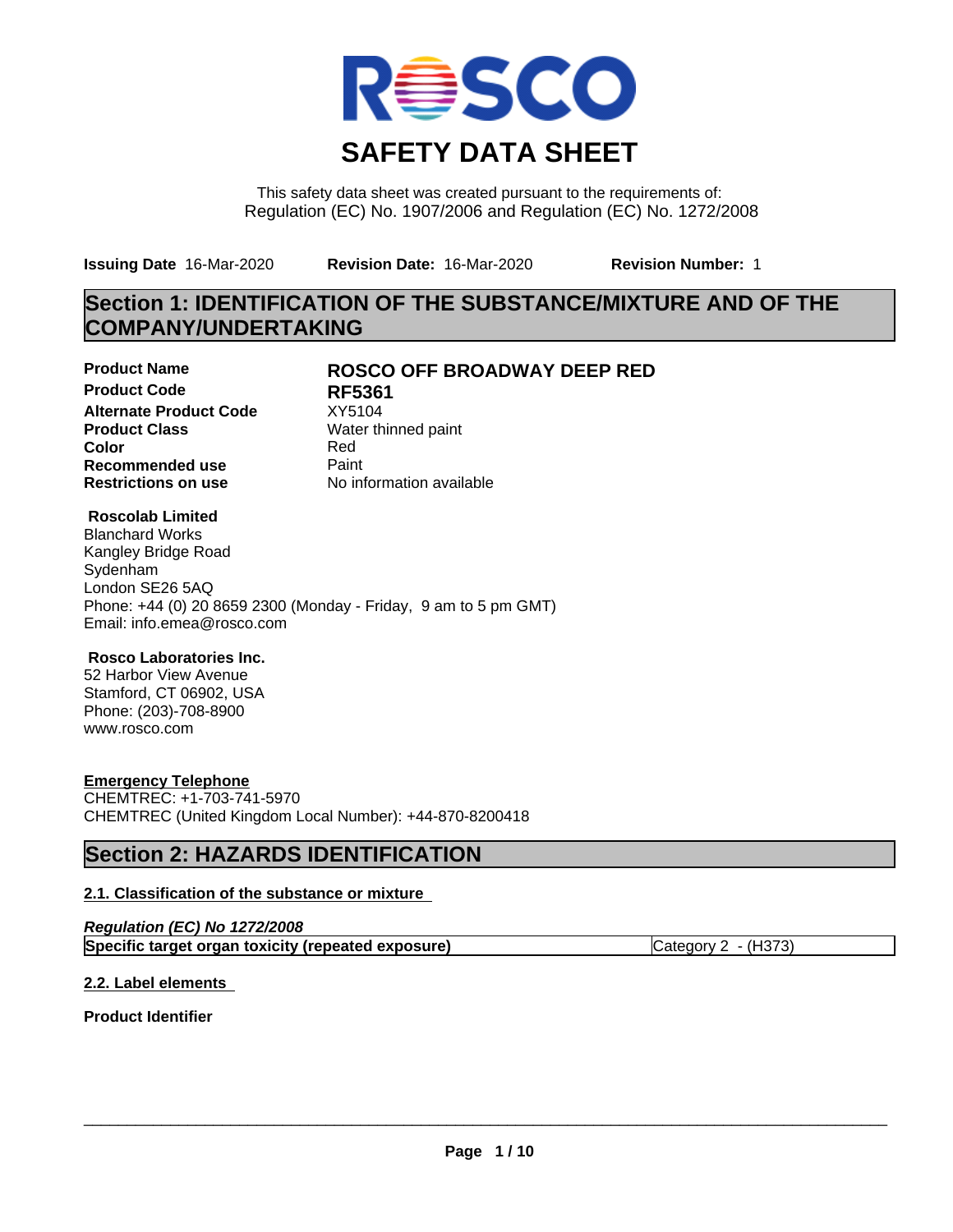

Contains Cristobalite **Signal word** Warning

#### **Hazard statements**

H373 - May cause damage to organs through prolonged or repeated exposure

#### **Precautionary Statements - EU (§28, 1272/2008)**

P101 - If medical advice is needed, have product container or label at hand

- P102 Keep out of reach of children
- P260 Do not breathe dust/fume/gas/mist/vapors/spray
- P314 Get medical advice/attention if you feel unwell
- P501 Dispose of contents/container to industrial incineration plant

## **2.3. Other hazards**

**General Hazards** No information available

# **Section 3: COMPOSITION/INFORMATION ON INGREDIENTS**

## **3.1 Substances**

Not applicable

## **3.2 Mixtures**

| <b>Chemical name</b>                  | EINECS/ELINCS No. | <b>CAS No.</b> | Weight-%    | <b>Classification</b><br>according to<br><b>Regulation (EC) No.</b><br>1272/2008 [CLP] | <b>REACH registration</b><br>number |
|---------------------------------------|-------------------|----------------|-------------|----------------------------------------------------------------------------------------|-------------------------------------|
| Cristobalite                          | 238-455-4         | 14464-46-1     | $>=1 - 5$   | STOT RE 1 (H372)                                                                       | Not available                       |
| Diatomaceous silica,<br>flux-calcined | 272-489-0         | 68855-54-9     | $> = 1 - 5$ | STOT RE 2 (H373)                                                                       | Not available                       |
| Propylene glycol                      | 200-338-0         | $57-55-6$      | $>= 1 - 5$  | Not available                                                                          | 101-2119456809-23-02                |

*Full text of H- and EUH-phrases: see section 16*

# **Section 4: FIRST AID MEASURES**

## **4.1. Description of first aid measures**

## **Description of first aid measures**

**General Advice** No hazards which require special first aid measures.

**Eye Contact Exercise 20 All 20 All 20 All 20 All 20 All 20 All 20 All 20 All 20 All 20 All 20 All 20 All 20 All 20 All 20 All 20 All 20 All 20 All 20 All 20 All 20 All 20 All 20 All 20 All 20 All 20 All 20 All 20 All 20**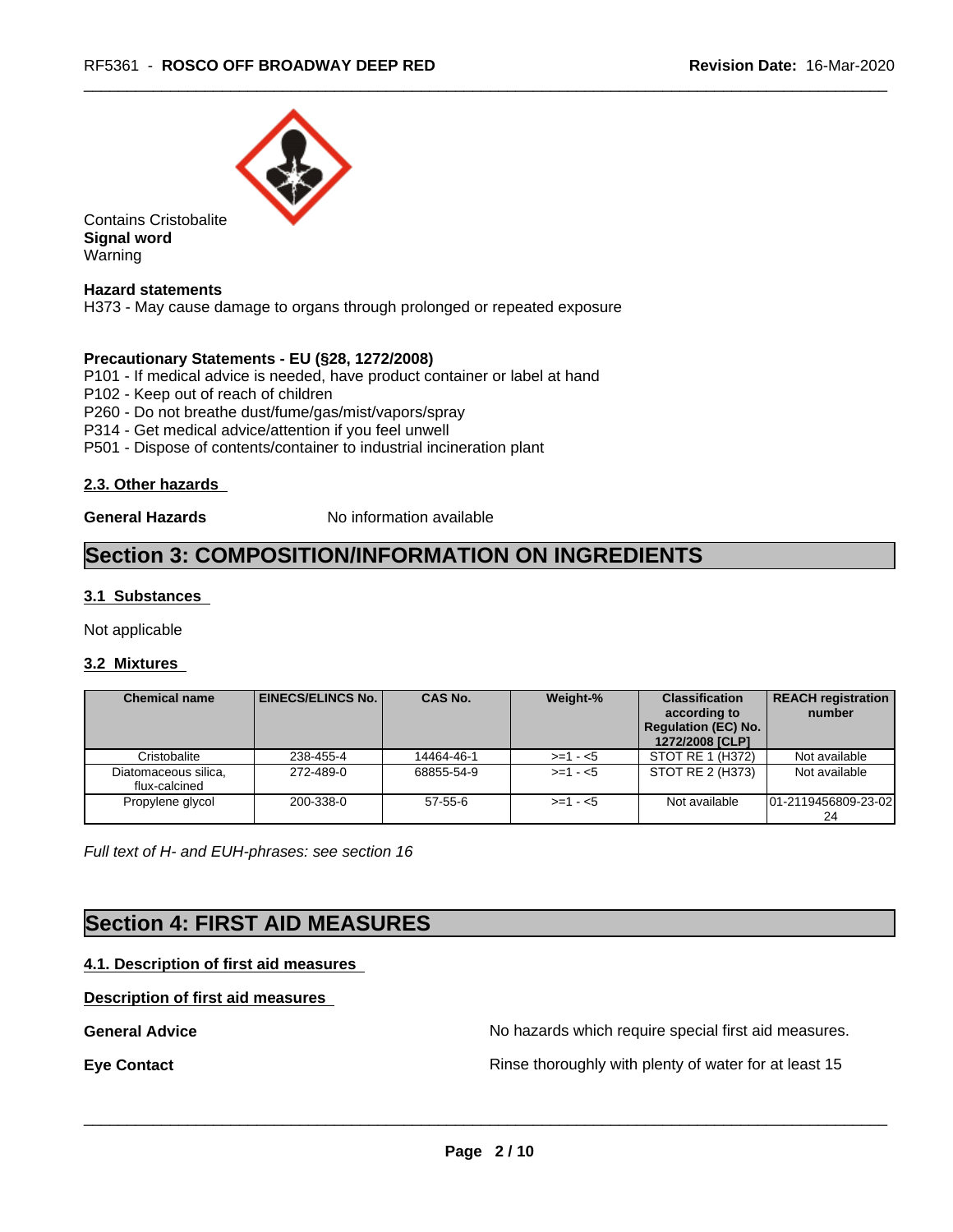minutes and consult a physician.

**Skin Contact** Mash of immediately with soap and plenty of water while removing all contaminated clothes and shoes. **Inhalation** Move to fresh air. If symptoms persist, call a physician. **Ingestion Ingestion Clean mouth with water and afterwards drink plenty of** Clean mouth with water and afterwards drink plenty of water. Consult a physician if necessary. **4.2. Most important symptoms and effects, both acute and delayed Most Important Symptoms/Effects** None known. **4.3. Indication of any immediate medical attention and special treatment needed Notes To Physician Treat symptomatically.** Treat symptomatically. **Section 5: FIRE FIGHTING MEASURES 5.1. Extinguishing media Suitable Extinguishing Media** Media Use extinguishing measures that are appropriate to local circumstances and the surrounding environment. **Unsuitable Extinguishing Media** Noinformation available. **5.2. Special hazards arising from the substance or mixture Specific Hazards Arising From The Chemical** Closed containers may rupture ifexposed to fire or extreme heat. **Sensitivity to static discharge** No **Sensitivity to mechanical impact** No **5.3. Advice for firefighters Protective equipment and precautions for firefighters** Wear self-contained breathing apparatus and protective suit. **Section 6: ACCIDENTAL RELEASE MEASURES 6.1. Personal precautions, protective equipment and emergency procedures Personal Precautions Avoid contact with skin, eyes and clothing. Ensure Personal Precautions** adequate ventilation. **Other Information Observe all relevant local and international regulations.** 

**6.2. Environmental precautions**

**Environmental precautions Environmental precautions Prevent spreading of vapors through sewers, ventilation**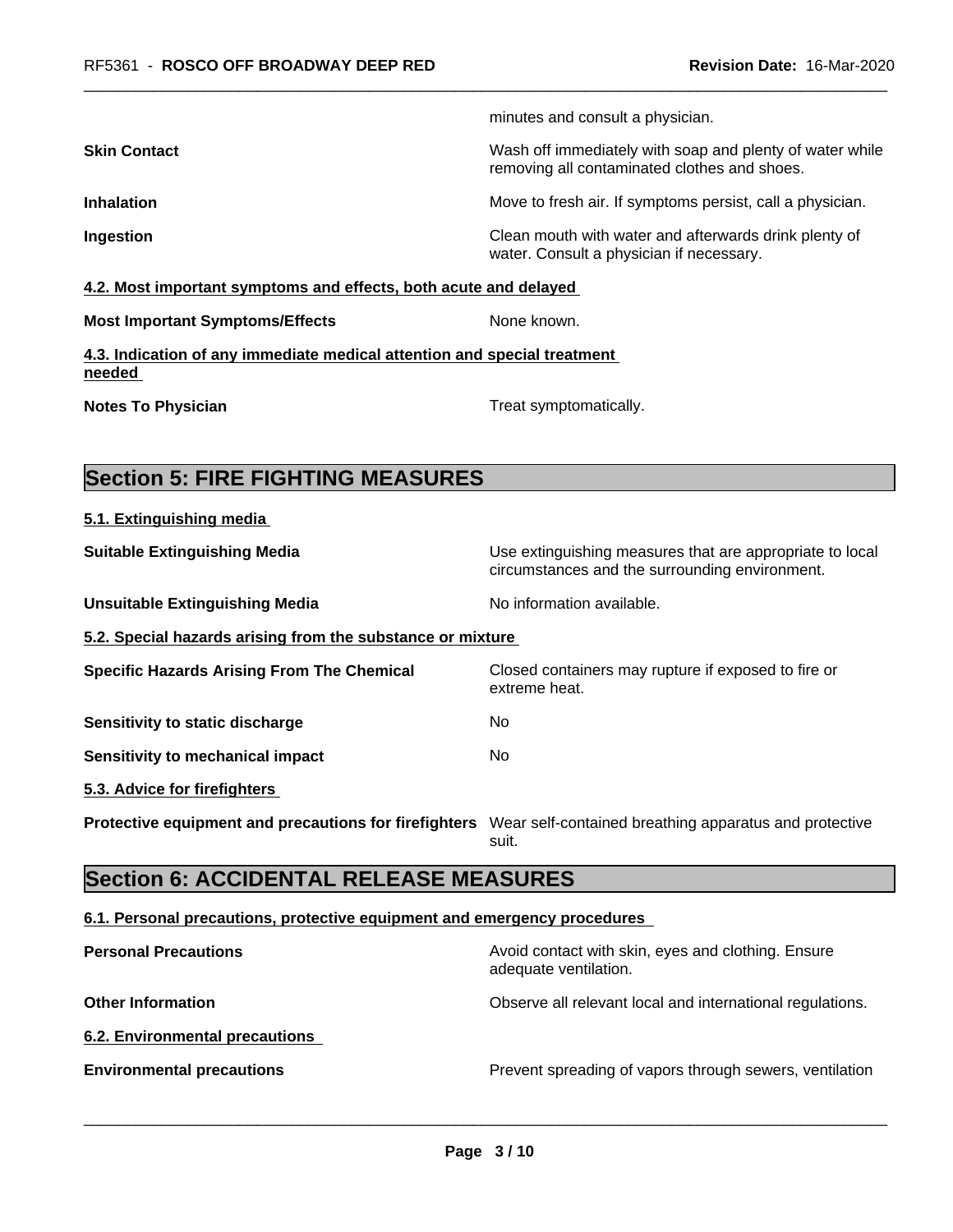|                                                                   | systems and confined areas.                                                                                                                                                      |  |
|-------------------------------------------------------------------|----------------------------------------------------------------------------------------------------------------------------------------------------------------------------------|--|
| 6.3. Methods and material for containment and cleaning up         |                                                                                                                                                                                  |  |
| <b>Methods for Containment</b>                                    | Absorb with inert material and place in suitable container<br>for disposal.                                                                                                      |  |
| <b>Methods for Cleaning Up</b>                                    | Clean contaminated surface thoroughly.                                                                                                                                           |  |
| 6.4. Reference to other sections                                  |                                                                                                                                                                                  |  |
| <b>Other information</b>                                          | See Section 12 for additional information.                                                                                                                                       |  |
| <b>Section 7: HANDLING AND STORAGE</b>                            |                                                                                                                                                                                  |  |
| 7.1. Precautions for safe handling                                |                                                                                                                                                                                  |  |
| <b>Handling</b>                                                   | Avoid contact with skin, eyes and clothing. Avoid breathing<br>vapors, spray mists or sanding dust. In case of insufficient<br>ventilation, wear suitable respiratory equipment. |  |
| <b>Hygiene Measures</b>                                           | Wash thoroughly after handling.                                                                                                                                                  |  |
| 7.2. Conditions for safe storage, including any incompatibilities |                                                                                                                                                                                  |  |
| <b>Storage</b>                                                    | Keep container tightly closed. Keep out of the reach of<br>children.                                                                                                             |  |
| 7.3. Specific end use(s)                                          |                                                                                                                                                                                  |  |
| <b>Specific Uses</b>                                              | Architectural coating. Apply as directed. Refer to product<br>label / literature for specific instructions.                                                                      |  |
| <b>Risk Management Methods (RMM)</b>                              | Not Applicable.                                                                                                                                                                  |  |

# **8.1. Control parameters**

| <b>Chemical name</b>                                | <b>European Union</b>     | <b>Belgium</b>                | <b>Bulgaria</b>               | <b>Cyprus</b>                                                | <b>France</b>                 | <b>Ireland</b>                                                                                                                                       |
|-----------------------------------------------------|---------------------------|-------------------------------|-------------------------------|--------------------------------------------------------------|-------------------------------|------------------------------------------------------------------------------------------------------------------------------------------------------|
| Cristobalite<br>14464-46-1                          | TWA: $0.1 \text{ mg/m}^3$ | TWA: $0.05$ mg/m <sup>3</sup> | TWA: $0.07$ mg/m <sup>3</sup> |                                                              | TWA: $0.05$ mg/m <sup>3</sup> | TWA: $0.1 \text{ mg/m}^3$<br>STEL: $0.3 \text{ mg/m}^3$                                                                                              |
| Diatomaceous silica,<br>flux-calcined<br>68855-54-9 |                           |                               |                               |                                                              | $\overline{\phantom{a}}$      | TWA: $1.2 \text{ mg/m}^3$<br>STEL: 3.6 mg/m <sup>3</sup>                                                                                             |
| Propylene glycol<br>$57 - 55 - 6$                   |                           |                               |                               |                                                              |                               | TWA: $10 \text{ mg/m}^3$<br>TWA: 150 ppm<br>TWA: $470 \text{ mg/m}^3$<br>STEL: 1410 mg/m <sup>3</sup><br>STEL: 30 mg/m <sup>3</sup><br>STEL: 450 ppm |
| <b>Chemical name</b>                                | Germany                   | Greece                        | <b>Hungary</b>                | <b>Iceland</b>                                               | <b>Italy</b>                  | Latvia                                                                                                                                               |
| Cristobalite<br>14464-46-1                          |                           |                               | TWA: $0.15 \text{ mg/m}^3$    | $0.15$ mg/m <sup>3</sup> TWA<br>$0.05$ mg/m <sup>3</sup> TWA |                               |                                                                                                                                                      |
| Diatomaceous silica,<br>flux-calcined<br>68855-54-9 | TWA: $0.3 \text{ mg/m}^3$ |                               |                               | 1.5 mg/m $3$ TWA                                             |                               |                                                                                                                                                      |
| Propylene glycol<br>$57 - 55 - 6$                   |                           |                               |                               |                                                              | $\blacksquare$                | TWA: $7 \text{ mg/m}^3$                                                                                                                              |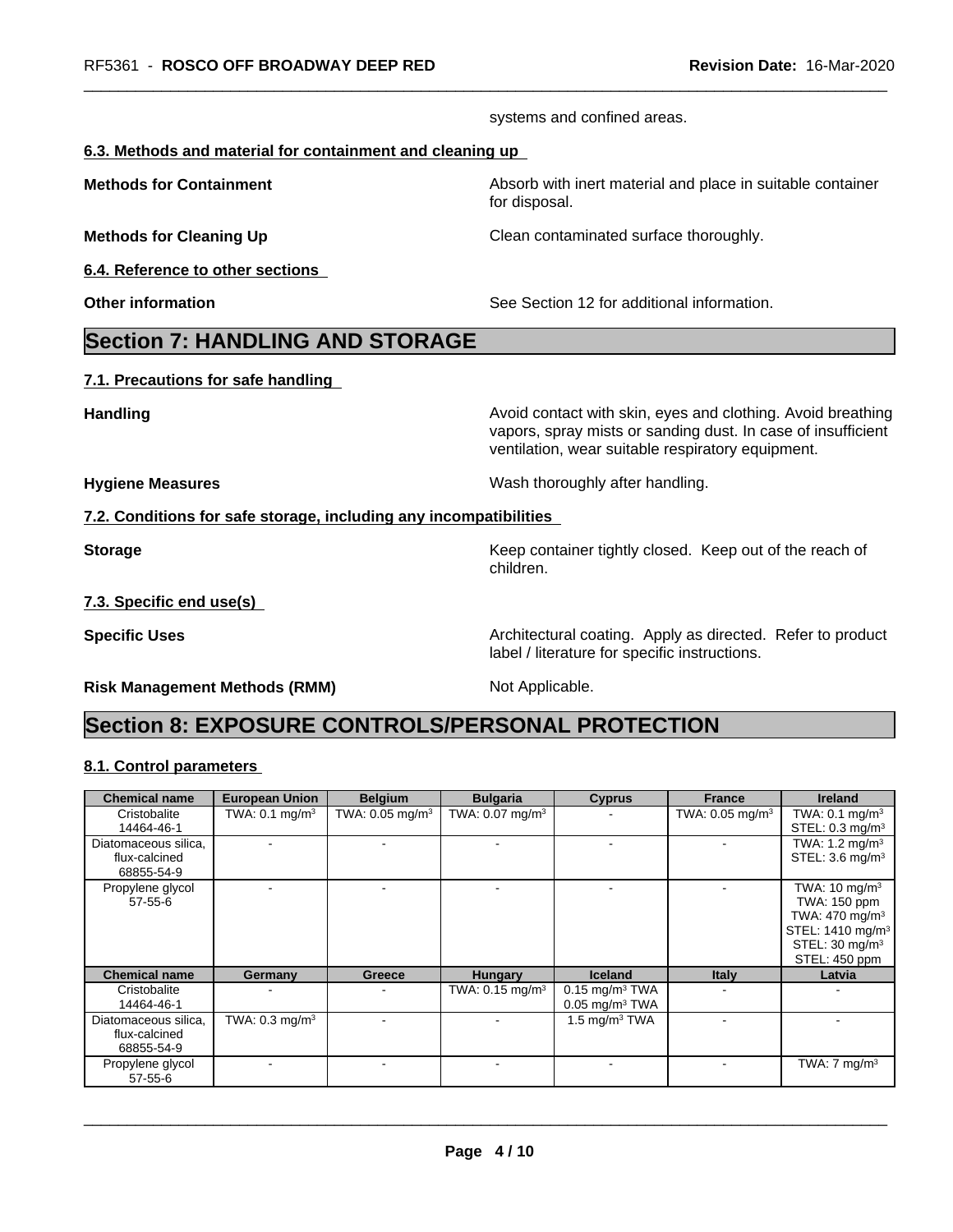## \_\_\_\_\_\_\_\_\_\_\_\_\_\_\_\_\_\_\_\_\_\_\_\_\_\_\_\_\_\_\_\_\_\_\_\_\_\_\_\_\_\_\_\_\_\_\_\_\_\_\_\_\_\_\_\_\_\_\_\_\_\_\_\_\_\_\_\_\_\_\_\_\_\_\_\_\_\_\_\_\_\_\_\_\_\_\_\_\_\_\_\_\_ RF5361 - **ROSCO OFF BROADWAY DEEP RED Revision Date:** 16-Mar-2020

| <b>Chemical name</b>                                | Lithuania                      | <b>Netherlands</b>              | <b>Poland</b>                             | <b>Romania</b>                 | <b>Spain</b>                   | Sweden                                                 | <b>United</b><br>Kingdom                                                                                                                                           |
|-----------------------------------------------------|--------------------------------|---------------------------------|-------------------------------------------|--------------------------------|--------------------------------|--------------------------------------------------------|--------------------------------------------------------------------------------------------------------------------------------------------------------------------|
| Cristobalite<br>14464-46-1                          | TWA: 0.05<br>mg/m <sup>3</sup> | TWA: 0.075<br>mg/m <sup>3</sup> | TWA: $0.1$ mg/m <sup>3</sup>              | TWA: 0.05<br>mg/m <sup>3</sup> | TWA: 0.05<br>mg/m <sup>3</sup> | TLV: 0.05 mg/m <sup>3</sup> TWA: 0.1 mg/m <sup>3</sup> |                                                                                                                                                                    |
| Diatomaceous silica.<br>flux-calcined<br>68855-54-9 |                                | $\overline{\phantom{a}}$        | TWA: $2 \text{ mg/m}^3$<br>TWA: 1 $mg/m3$ |                                | $\sim$                         |                                                        |                                                                                                                                                                    |
| Propylene glycol<br>$57 - 55 - 6$                   | TWA: $7 \text{ mg/m}^3$        | $\sim$                          | TWA: 100 mg/m <sup>3</sup>                |                                | $\sim$                         |                                                        | TWA: 150 ppm<br>TWA: $474$ mg/m <sup>3</sup><br>TWA: $10 \text{ mg/m}^3$<br>STEL: 450 ppm<br>STEL: 1422<br>mq/m <sup>3</sup><br>$\textsf{STEL}: 30 \text{ mg/m}^3$ |

## **8.2. Exposure controls**

**Occupational exposure controls**

| <b>Engineering Measures</b>          | Ensure adequate ventilation, especially in confined areas.                                                                             |
|--------------------------------------|----------------------------------------------------------------------------------------------------------------------------------------|
| <b>Personal Protective Equipment</b> |                                                                                                                                        |
| <b>Respiratory Protection</b>        | In case of insufficient ventilation wear suitable respiratory<br>equipment.                                                            |
| <b>Eye Protection</b>                | Safety glasses with side-shields.                                                                                                      |
| <b>Skin Protection</b>               | Lightweight protective clothing.                                                                                                       |
| <b>Hand protection</b>               | Impervious gloves.                                                                                                                     |
| <b>Hygiene Measures</b>              | Avoid contact with skin, eyes and clothing. Remove and<br>wash contaminated clothing before re-use. Wash<br>thoroughly after handling. |

# **Section 9: PHYSICAL AND CHEMICAL PROPERTIES**

# **9.1. Information on basic physical and chemical properties**

| Appearance              | red liquid               |                        |  |  |
|-------------------------|--------------------------|------------------------|--|--|
| Odor                    | little or no odor        |                        |  |  |
| <b>Odor Threshold</b>   | No information available |                        |  |  |
| <b>Property</b>         | Values                   | <b>Remarks/ Method</b> |  |  |
| Density (g/L)           | 1210 - 1258              | None known             |  |  |
| <b>Relative Density</b> | $1.22 - 1.26$            |                        |  |  |
| рH                      | No information available | None known             |  |  |
| <b>Viscosity (cps)</b>  | No information available | None known             |  |  |
| Solubility(ies)         | No information available | None known             |  |  |
| <b>Water solubility</b> | No information available | None known             |  |  |
| <b>Evaporation Rate</b> | No information available | None known             |  |  |
| Vapor pressure          | No information available | None known             |  |  |
| Vapor density           | No information available | None known             |  |  |
| Wt. % Solids            | 40 - 50                  | None known             |  |  |
| Vol. % Solids           | $25 - 35$                | None known             |  |  |
| Wt. % Volatiles         | $50 - 60$                | None known             |  |  |

**Vol. % Volatiles COLOGITY CONSUMING THE SECOND CONSUMING SET ASSOCIATE None known** None known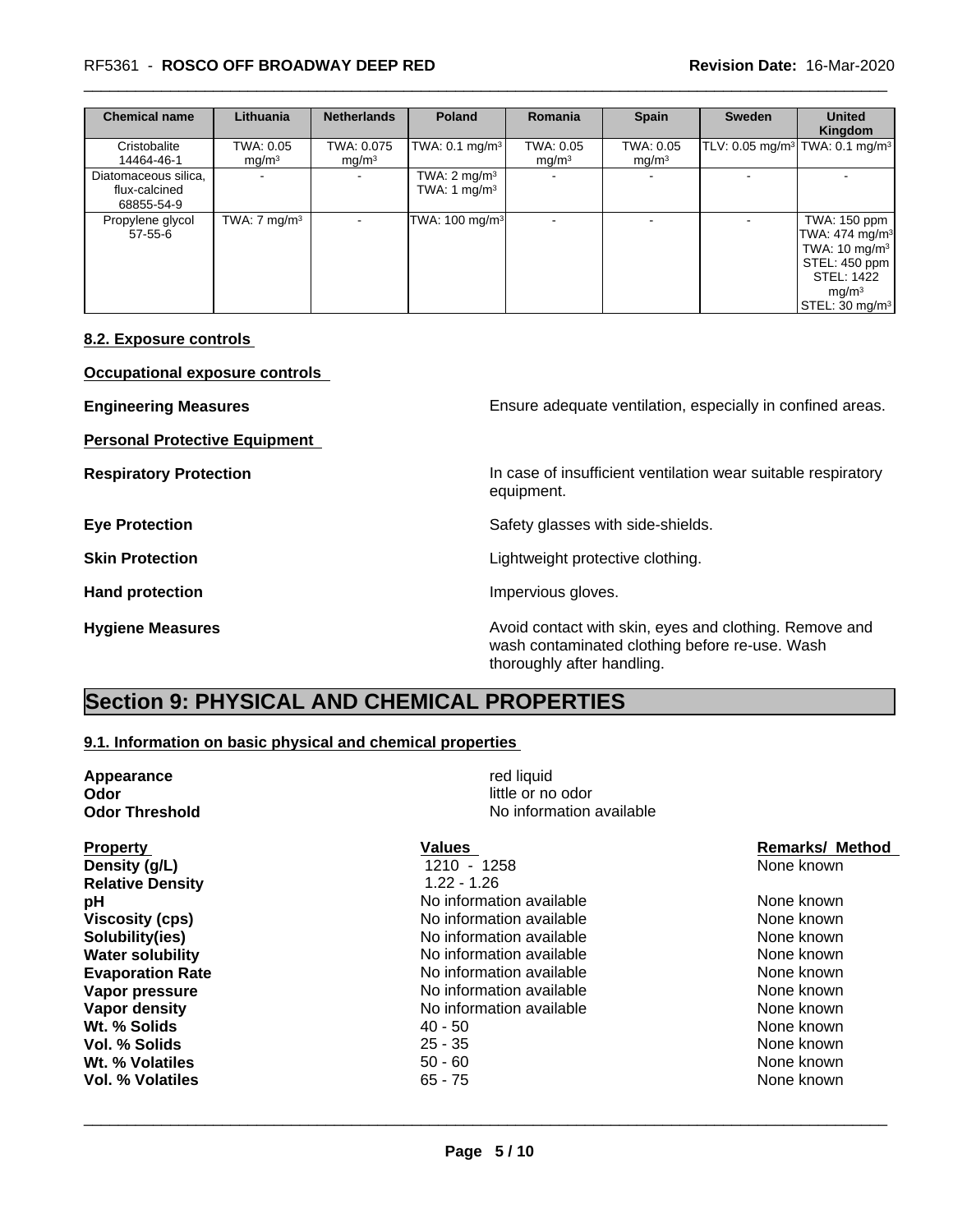- **Boiling Point (°C)** 100 100 None known **Freezing Point (°C)**<br> **Melting Point (°C)**<br> **Melting Point (°C)**<br> **Melting Point (°C)**<br> **Melting Point (°C)**<br> **Melting Point (°C) Melting Point (°C)**<br> **Melting Point (°C)**<br> **No information available** None known<br>
None known<br>
None known **Flash Point (°C)**<br> **Flammability (solid, gas)** Not applicable Not available None known<br>
Not applicable None Known None known **Flammability (solid, gas)** No information available None Known<br>
None known<br>
No information available None Known<br>
None known **Upper flammability limit:** No information available None known None known **Lower flammability limit:** No information available and the Mone known<br> **Autoignition Temperature (°C)** No information available and the None known **Autoignition Temperature (°C)**  $\qquad$  No information available  $\qquad$  None known  $\qquad$  None known  $\qquad$  None known  $\qquad$  None known  $\qquad$  None known  $\qquad$ **Decomposition Temperature (°C)** No information available None known **Partition coefficient No information available** None known **Explosive properties** The Mone of None Known No information available None Known None known **Oxidizing Properties No information available** None known
	- **No information available**

# **Section 10: STABILITY AND REACTIVITY**

| 10.1. Reactivity<br><b>Reactivity</b>     | Not Applicable.                          |
|-------------------------------------------|------------------------------------------|
| 10.2. Chemical stability                  |                                          |
| <b>Chemical Stability</b>                 | Stable under normal conditions.          |
| 10.3. Possibility of hazardous reactions  |                                          |
| <b>Possibility of hazardous reactions</b> | None under normal conditions of use.     |
| 10.4. Conditions to avoid                 |                                          |
| <b>Conditions to avoid</b>                | Prevent from freezing.                   |
| 10.5. Incompatible materials              |                                          |
| <b>Incompatible Materials</b>             | No materials to be especially mentioned. |
| 10.6. Hazardous decomposition products    |                                          |
| <b>Hazardous Decomposition Products</b>   | None under normal conditions of use.     |

# **Section 11: TOXICOLOGICAL INFORMATION**

# **11.1. Information on toxicological effects**

**Product Information**

| <b>Inhalation</b>     | There is no data available for this product. |
|-----------------------|----------------------------------------------|
| Eye contact           | There is no data available for this product. |
| <b>Skin contact</b>   | There is no data available for this product. |
| Ingestion             | There is no data available for this product. |
| <b>Acute Toxicity</b> |                                              |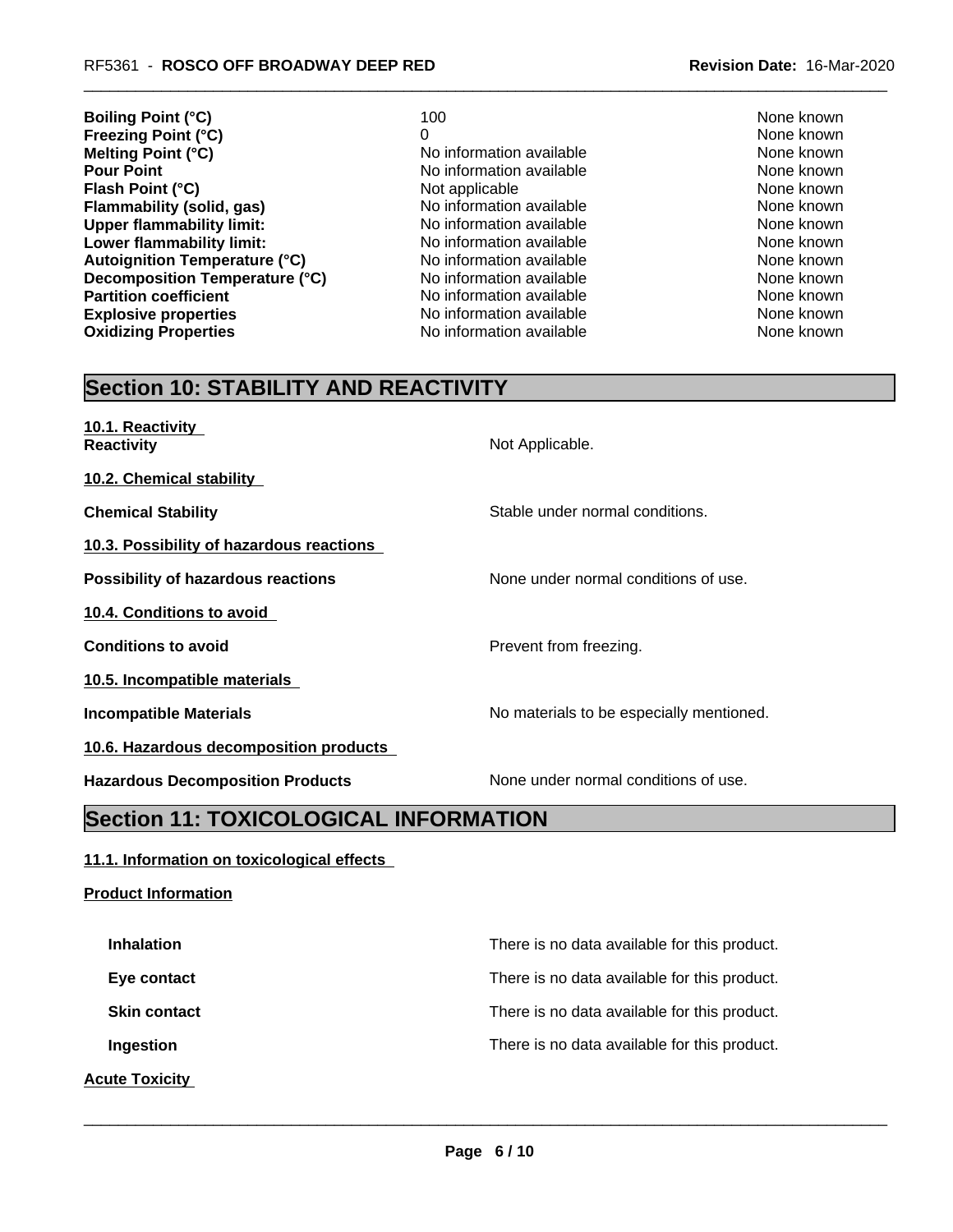#### **Component Information**

| <b>Chemical name</b>             | Oral LD50                     | <b>Dermal LD50</b>       | <b>Inhalation LC50</b> |  |  |
|----------------------------------|-------------------------------|--------------------------|------------------------|--|--|
| Propylene glycol<br>57-55-6      | $= 20$ g/kg (Rat)             | $= 20800$ mg/kg (Rabbit) |                        |  |  |
| <b>Skin corrosion/irritation</b> | No information available.     |                          |                        |  |  |
| Eye damage/irritation            | No information available.     |                          |                        |  |  |
| <b>Sensitization</b>             | No sensitizing effects known. |                          |                        |  |  |
| <b>Mutagenic Effects</b>         | No information available.     |                          |                        |  |  |

#### **Carcinogenic effects**

The table below indicates whether each agency has listed any ingredient as a carcinogen.

| <b>Than</b><br>name | Union | <b>IARC</b>                     |
|---------------------|-------|---------------------------------|
| alıte               |       | Carcinoden<br>nar<br>1ur<br>. . |
| AARA.<br>AC<br>᠇◡   |       |                                 |

• Crystalline Silica has been determined to be carcinogenic to humans by IARC (1) when in respirable form. Risk of cancer depends on duration and level of inhalation exposure to spray mist or dust from sanding the dried paint.

#### **Legend**

IARC - International Agency for Research on Cancer

| No information available.                                                     |
|-------------------------------------------------------------------------------|
| No information available.                                                     |
| No information available.                                                     |
| Causes damage to organs through prolonged or repeated<br>exposure if inhaled. |
| No information available.                                                     |
| No information available.                                                     |
| No information available.                                                     |
|                                                                               |
|                                                                               |

# **Section 12: ECOLOGICAL INFORMATION**

# **12.1. Toxicity**

The environmental impact of this product has not been fully investigated

| <b>Chemical name</b> | Algae/aguatic plants             | Fish                                         | Crustacea                 |
|----------------------|----------------------------------|----------------------------------------------|---------------------------|
| Propylene glycol     | EC50: =19000mg/L (96h,           | $\mathcal{L}$ 50<br>∣ - 47 mL/L Oncorhvnchus | $EC50 > 1000$ mg/L (48 h) |
| $57 - 55 - 6$        | Pseudokirchneriella subcapitata) | mykiss $(96 h)$                              | 10000 ma/L (24 h)         |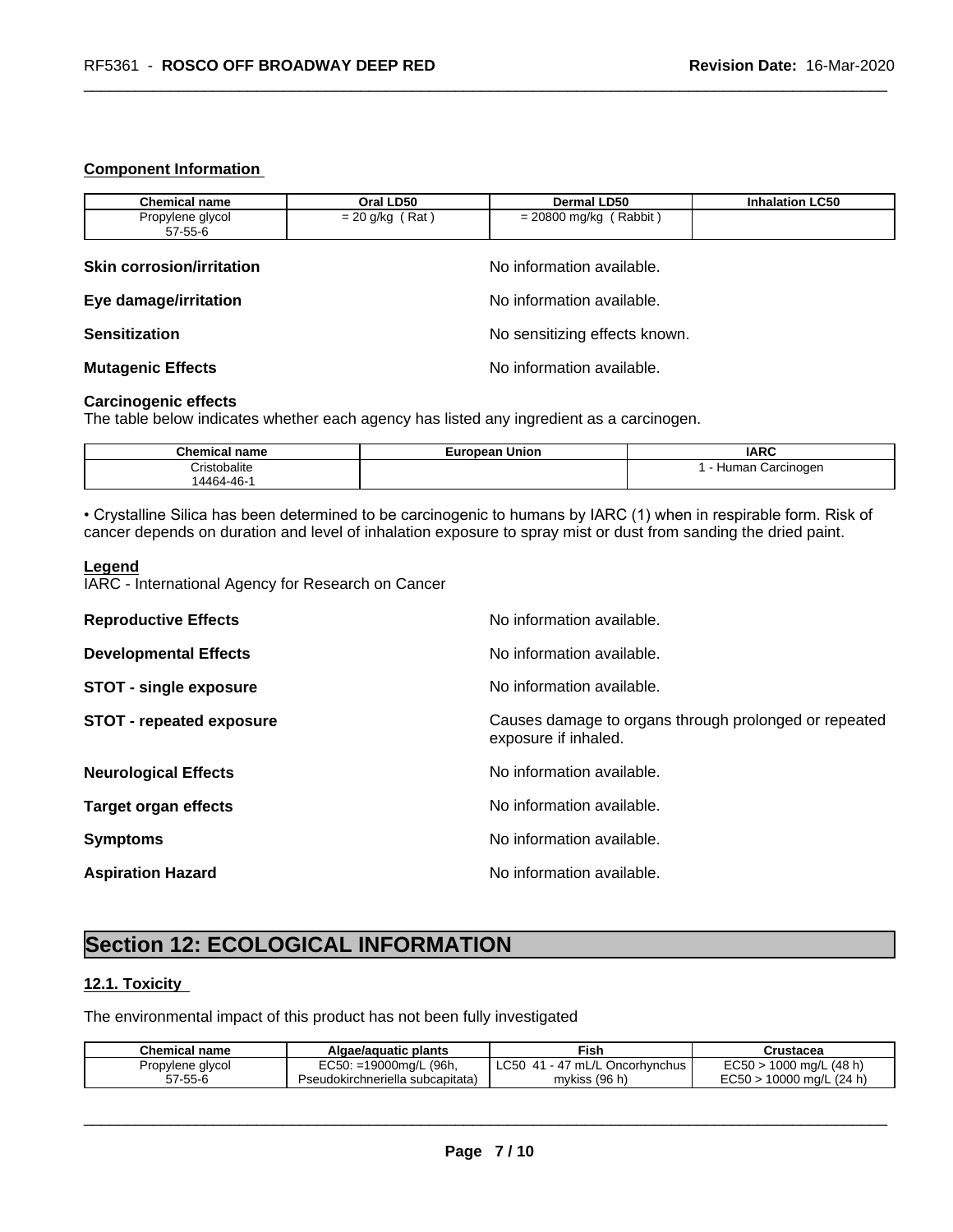| $LC50 = 710$ mg/L Pimephales     |
|----------------------------------|
| promelas (96 h)                  |
| $LC50 = 51600$ mg/L Oncorhynchus |
| mykiss (96 h)                    |
| $LC50 = 51400$ mg/L Pimephales   |
| promelas (96 h)                  |

**12.2. Persistence and degradability**

**Persistence / Degradability** No information available.

**12.3. Bioaccumulative potential**

**Bioaccumulation** There is no data for this product.

**12.4. Mobility in soil**

**Mobility in soil Mobility in soil Mobility in soil** 

**Mobility in Environmental Media** Note and Note No information available.

#### **12.5. Results of PBT and vPvB assessment**

## **PBT and vPvB assessment No information available.** No information available.

| <b>Chemical name</b>                             | <b>PBT and vPvB assessment</b>                                   |
|--------------------------------------------------|------------------------------------------------------------------|
| Diatomaceous silica, flux-calcined<br>68855-54-9 | PBT assessment does not apply                                    |
| Propylene glycol<br>$57 - 55 - 6$                | The substance is not PBT / vPvB PBT assessment<br>does not apply |

**12.6. Other adverse effects** 

**Other adverse effects** No information available

# **Section 13: DISPOSAL CONSIDERATIONS**

## **13.1. Waste treatment methods**

**Waste from Residues/Unused Products** Dispose of in accordance with the European Directives on waste and hazardous waste. **Contaminated Packaging <b>Empty Containers** should be taken for local recycling, recovery or waste disposal. **EWC waste disposal No** Noinformation available **Other Information** Maste codes should be assigned by the user based on the application for which the product was used.

# **Section 14: TRANSPORT INFORMATION**

**IMDG** Not regulated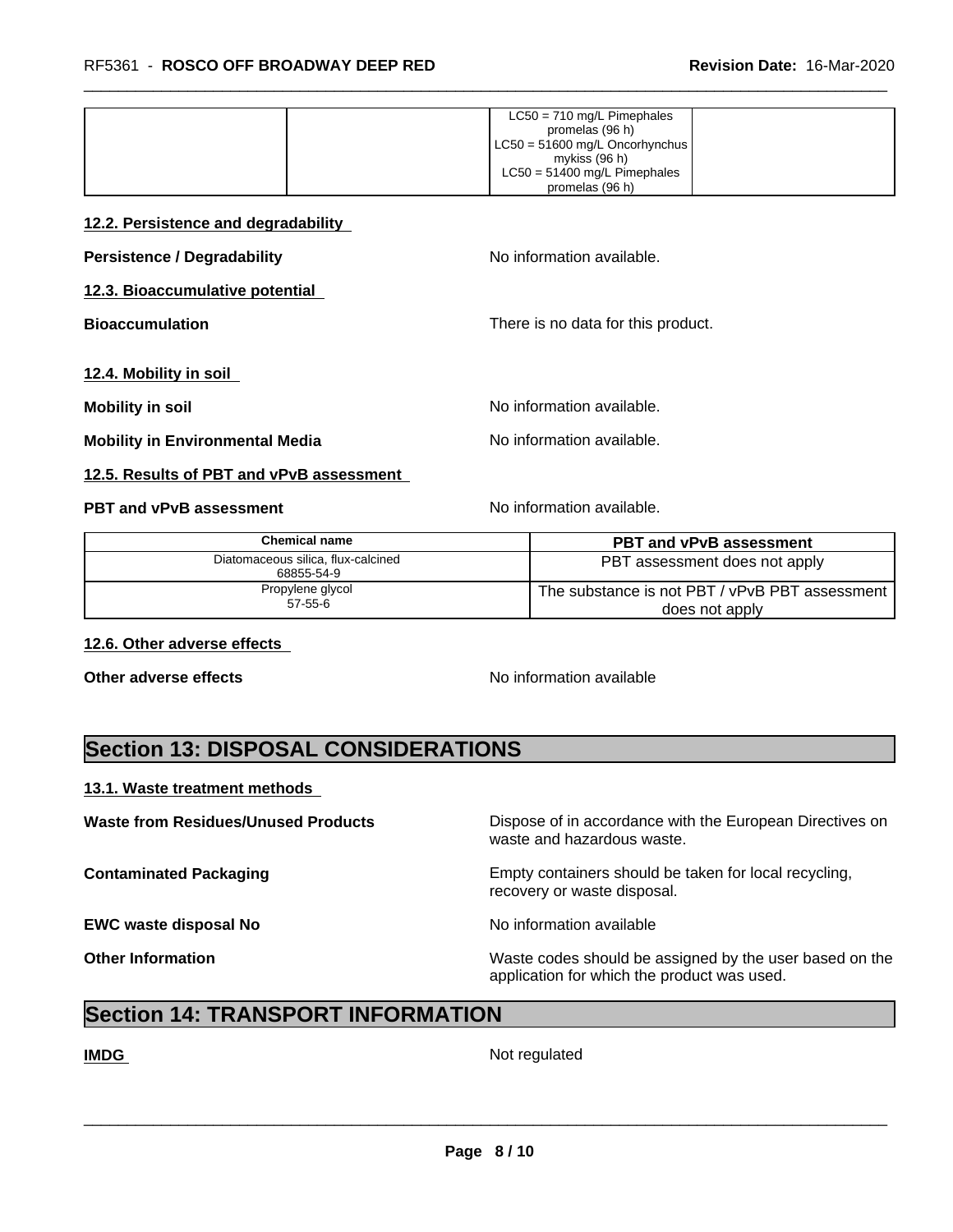| <u>RID</u>  | Not regulated |
|-------------|---------------|
| <b>ADR</b>  | Not regulated |
| <b>ADN</b>  | Not regulated |
| <b>IATA</b> | Not regulated |

# **Section 15: REGULATORY INFORMATION**

## **15.1. Safety, health and environmental regulations/legislation specific for the substance or mixture**

#### **Occupational Illnesses (R-463-3, France)**

| Chemical name                     | French RG number |
|-----------------------------------|------------------|
| Cristobalite<br>14464-46-1        | <b>RG 25</b>     |
| Propylene glycol<br>$57 - 55 - 6$ | <b>RG 84</b>     |

## **European Union**

Take note of Directive 98/24/EC on the protection of the health and safety of workers from the risks related to chemical agents at work

#### **International Inventories**

| <b>AICS</b>                   | No - Not all of the components are listed. |
|-------------------------------|--------------------------------------------|
| <b>DSL: Canada</b>            | Yes - All components are listed or exempt. |
| <b>EINECS: European Union</b> | No - Not all of the components are listed. |
| <b>ENCS</b>                   | No - Not all of the components are listed. |
| <b>IECSC</b>                  | No - Not all of the components are listed. |
| <b>KECL (Annex 1)</b>         | No - Not all of the components are listed. |
| <b>PICCS</b>                  | No - Not all of the components are listed. |
| <b>TSCA: United States</b>    | Yes - All components are listed or exempt. |

#### **Legend**

 **AICS** - Australian Inventory of Chemical Substances  **DSL/NDSL** - Canadian Domestic Substances List/Non-Domestic Substances List  **IECSC** - China Inventory of Existing Chemical Substances  **EINECS/ELINCS** - European Inventory of Existing Chemical Substances/European List of Notified Chemical Substances  **ENCS** - Japan Existing and New Chemical Substances  **KECL** - Korean Existing and Evaluated Chemical Substances  **PICCS** - Philippines Inventory of Chemicals and Chemical Substances

 **TSCA** - United States Toxic Substances Control Act Section 8(b) Inventory

#### **15.2. Chemical safety assessment**

**Chemical Safety Report** No information available

 $\overline{\phantom{a}}$  ,  $\overline{\phantom{a}}$  ,  $\overline{\phantom{a}}$  ,  $\overline{\phantom{a}}$  ,  $\overline{\phantom{a}}$  ,  $\overline{\phantom{a}}$  ,  $\overline{\phantom{a}}$  ,  $\overline{\phantom{a}}$  ,  $\overline{\phantom{a}}$  ,  $\overline{\phantom{a}}$  ,  $\overline{\phantom{a}}$  ,  $\overline{\phantom{a}}$  ,  $\overline{\phantom{a}}$  ,  $\overline{\phantom{a}}$  ,  $\overline{\phantom{a}}$  ,  $\overline{\phantom{a}}$ 

# **Section 16: OTHER INFORMATION**

#### **Full text of H-Statements referred to under section 3**

H372 - Causes damage to organs through prolonged or repeated exposure H373 - May cause damage to organs through prolonged or repeated exposure